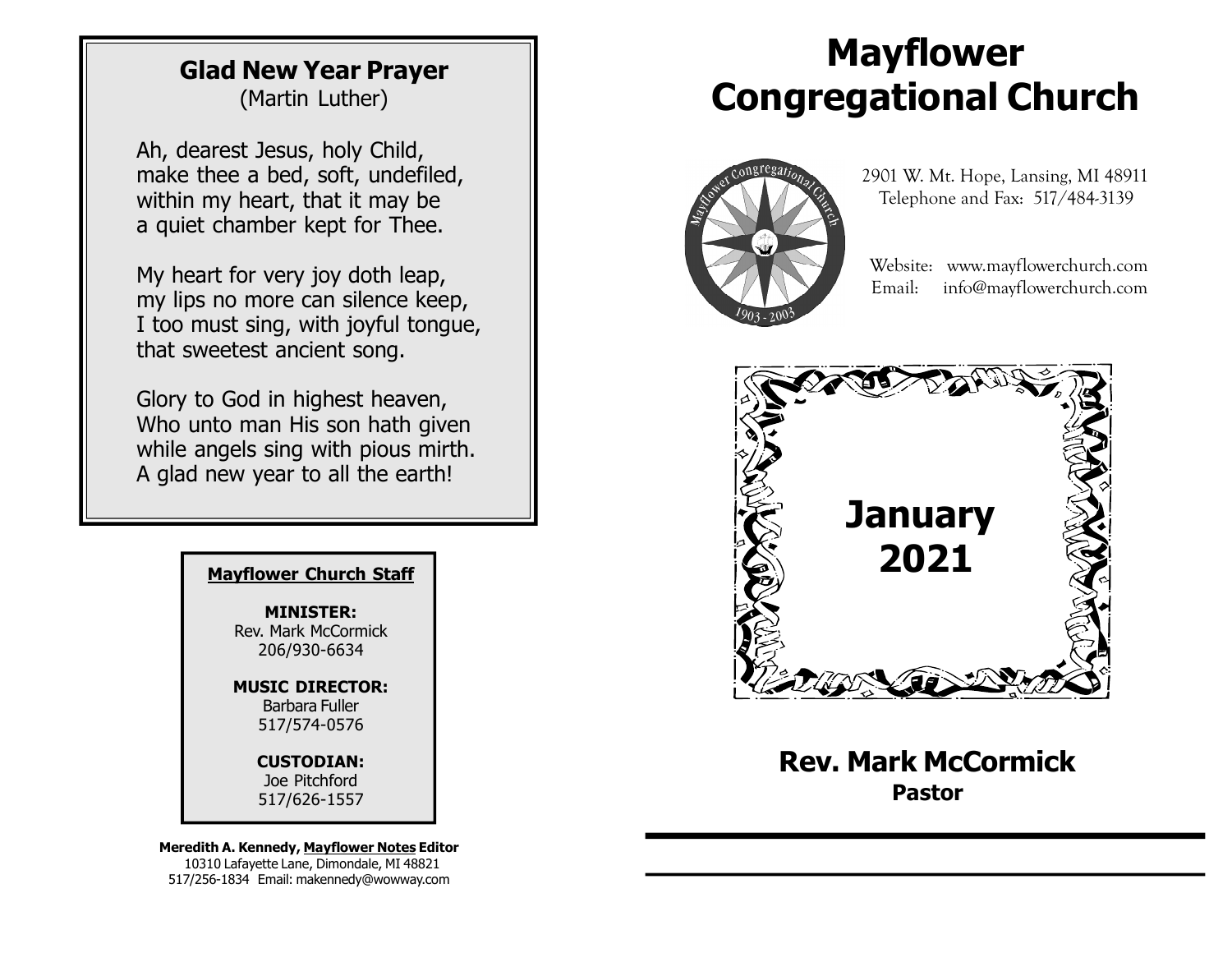

#### Mayflower Financial News

Mayflower, you are nothing short of amazing in your support of your church! In addition to pledges and contributions, you generously supported the November outreach project, the Walter Ellis Harvest Festival, with donations totaling \$900. We were so proud to be able to send a check for that amount to the Lansing City Rescue Mission, a most deserving charity. In December, a total of \$1300 was donated to the Baby Boxes for Haiti project and \$1100 was donated for the Salvation Army in our Christmas Eve collection. And, as of this writing, \$565 has been donated for the Mitten Tree, a project which will continue into January.

The following is a summary of our finances as of November 30:

| Income:<br>Expenses:          | \$<br>7,812.47<br>7,176.23<br>\$<br>636.24 |
|-------------------------------|--------------------------------------------|
| <b>YTD</b> for Eleven Months: |                                            |
| Income:                       | \$109,068.60                               |
| Expenses:                     | 95,553.39                                  |
|                               | \$13,515.21                                |
| <b>Fund Balances:</b>         |                                            |
| Checking:                     | \$14,493.93                                |
| Savings:                      | 100,436.84                                 |
| Savings CD:                   | 22,547.34                                  |
|                               | \$137,478.11                               |

Detailed financial reports are in the brochure rack in the lobby or can be emailed to you. Contact us if you have questions or want a copy.

> —Linda Wheeler, Treasurer, and Lorraine Finison, Financial Secretary

#### Pastor Mark's Musings

HAPPY NEW YEAR! Never in my lifetime have these three words taken on more significance. Let's look at this phrase which is, in one sense, nothing more than a seasonal greeting.

First, we measure our lives by the cycles of nature. A year represents a complete cycle. So it is natural to share a greeting offering our best wishes to those we meet. Next, we measure our lives by the natural human desire to live happy, productive lives. Happiness is a Biblical concept (check out Psalm 1 and Matthew 5:1-12), and it is a concept deeply embedded into the American ethos. The phrase, "the pursuit of happiness," is in the Declaration of Independence. Finally, there is something significant in the concept of "new." It generally means better. As I am writing this, we are in the middle of some renovation in our house, which will result in having some "newness" in our kitchen. New cabinets, new floor, and some appliances, most of which were in desperate need of replacement. And we all know what it means to get a "new" car.

As we look forward to 2021, never more have we wanted something that will bring happiness and new and better circumstances. But as people of faith, we need to put a spiritual application into our greeting, not so much as what we say, but how we think and pray. The Bible speaks of the "Year of the Lord's Favor" in Isaiah 61 and as Jesus repeated at the beginning of his ministry. Our dedication, persistence, and renewed commitment to God in 2021 will bring about a year of the Lord's favor, no matter what else happens. Thanks be to God.

Pastor Mark

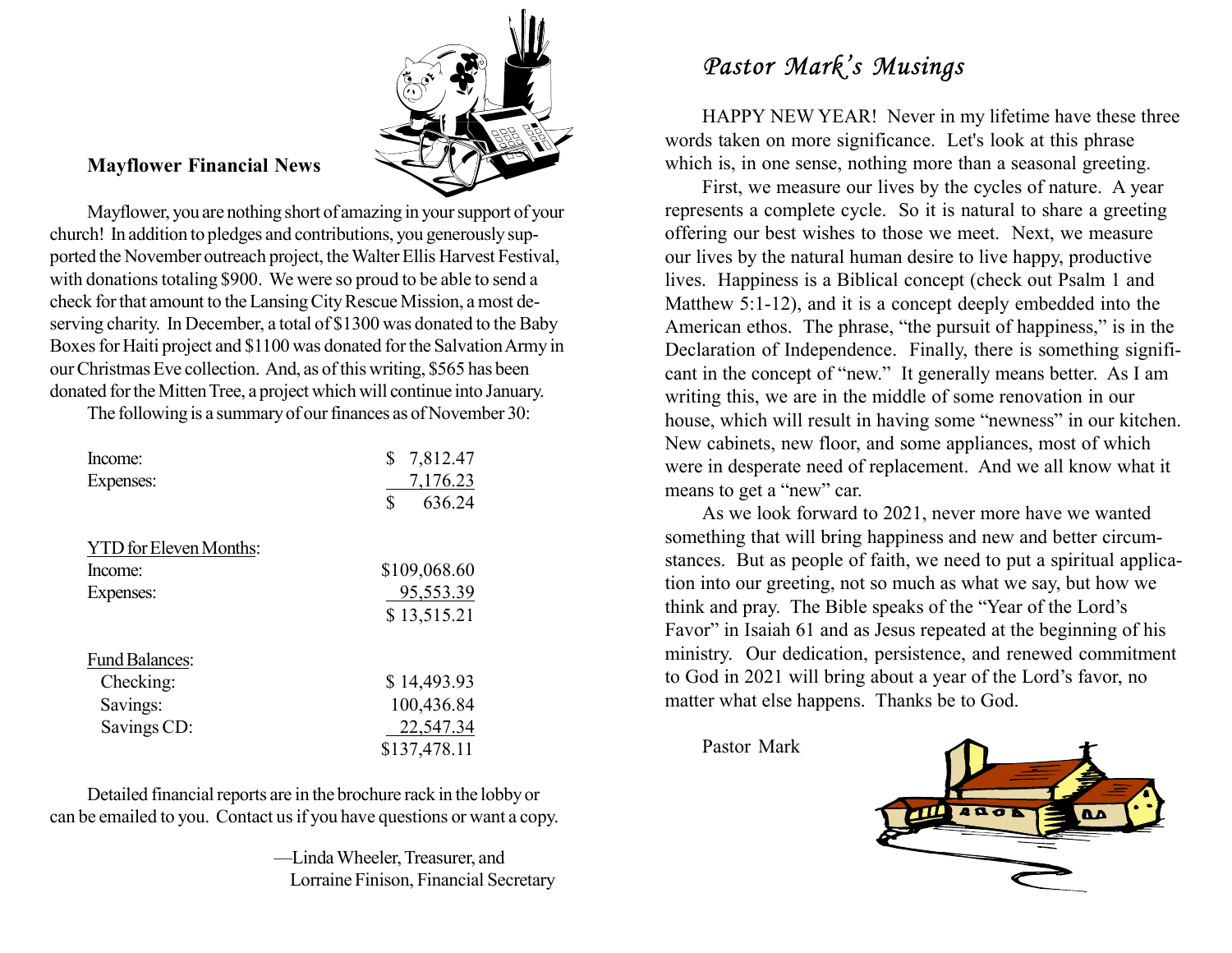# Mayflower Congregational Church

#### From Your Lay Leader, Barb Fuller

As I look back to the beginning of 2020, I remember thinking that it could be a fun year, an easy year. Just the ease of writing the date of 2020 seemed a good omen. Well, so much for that line of thought!

If someone were to ask me how I felt about my year as your lay leader, my first inclination might be to say that it was an incredibly difficult one. Never in a million years would I have predicted we would have been faced with such daunting decisions to make, but upon further reflection I would have to say that those decisions have been the easy ones to make. Should we continue with in-church worship? Absolutely not! When making that decision, my "mom" instincts kicked in, and I could never live with myself if I thought one person in our church family had been harmed because of a decision I was part of.

You have all been kind and patient. I believe that most of you have understood the necessity to scale back our person-to-person activities, and in response to that, we have tried to create as many weekly virtual activities as we possibly could. We have ached for those of you who have been unable to connect with us online and have tried to keep in contact in other ways. It has all been a process.

As we head into 2021, I will see some of you at our virtual annual meeting via Zoom on January 24, just as I was able to see some of you during our drive-by parking lot visits this past fall, and I look forward to that. Having our meeting online will present a few challenges, but considering what we have all been through these past months, we can deal with that. I look forward to handing the gavel (virtually) over to Gail Sawyer at the end of that meeting. She has been a quick study and a solid rock regarding the decisions that have had to be made this year. And as always, we can count our blessings over and over that we have our dear Pastor Mark at the helm.

Leaving you as lay leader is bittersweet for me. I have felt the weight of your safety on my shoulders since March, but it has been a privilege to be put into that role, as well. With our faith in God and your support in the abilities of the leadership of Mayflower, we will continue to thrive.

#### Music Notes from Barb Fuller

In our hymnals there is a section entitled "God's Revelation," and within that is a subsection called "Creation." Within "Creation" you will find "Nature," "Times and Seasons," and "Thanksgiving." As we begin 2021, I thought it would be interesting to look at two hymns, both of which we have never sung, but both appropriate for a new year found under "Times and Seasons."

The first hymn, "Another Year Is Dawning," is set to the tune of AURELIA, which we are familiar with as "The Church's One Foundation." The text was written by Frances Ridley Havergal, 1836-1879, and is a pleasant reminder of how to carry on in our quest to follow God. The third verse says it all:

Another year of service, Of witness for Thy love, Another year of training For holier work above.

Another year is dawning! Dear Father, let it be, On earth, or else in heaven, Another year for Thee.

The second hymn, "A New Year God Has Given," has been set to a hymn tune we are very familiar with, that of WEBB, which we know better as "Stand Up, Stand Up for Jesus." The text was written by Mayflower's friend and Congregational minister, Jack Brown. The words of this hymn ring out to me as a strong reminder of what we need to do to get through the tough times we face right now.

A new year God has given For us to live each day In happy faithful service His wishes to obey, Each moment through each season His blessings we will see; The privilege He gives us To live abundantly.

Each day will have its trials, Each day we'll see His grace, For God has promised surely To bless us in our place.

He calls us first to seek Him—His reign and righteousness, Then trust Him to be faithful With help and graciousness.

To those who love Him wholly All things will work for good; To those who follow closely God's will seen in His Word.

Each day will offer choices In which to make it clear If God's way is our option Or if our own's more dear.